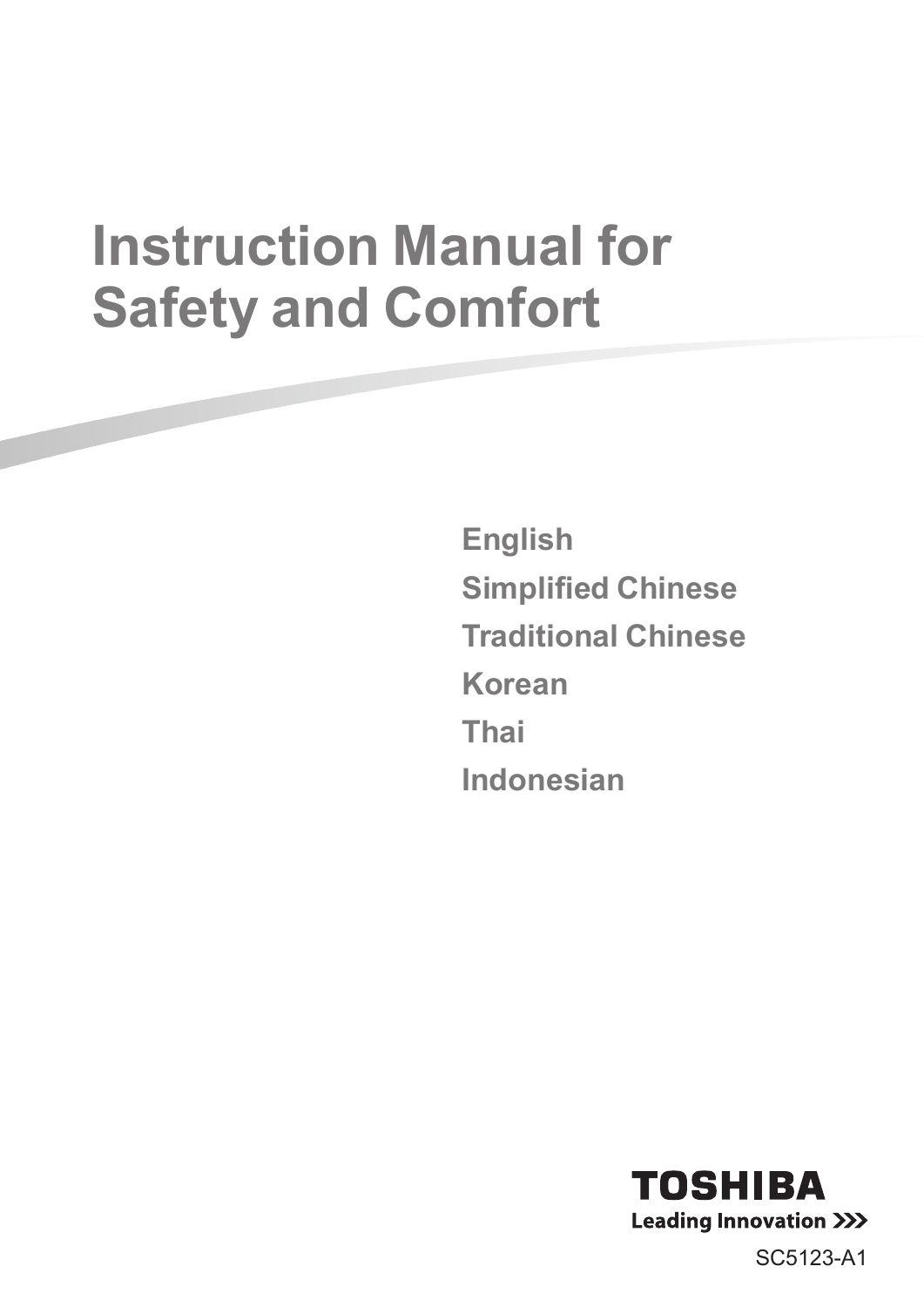# **Instruction Manual for Safety and Comfort**

### **1. Introduction**

This section lists important precautions which users of our product(s) (and anyone else) should observe in order to avoid injury and damage to property, and to ensure safe and correct use of our products. Please be sure that you understand the meanings of the labels and graphic symbols described below before you move on to the detailed descriptions of the precautions, and comply with the precautions stated.

| <b>DANGER</b>   | Indicate an imminently hazardous situation which, if not avoid-<br>ed, will result in death or serious injury. |
|-----------------|----------------------------------------------------------------------------------------------------------------|
| <b>AWARNING</b> | Indicate a potentially hazardous situation which, if not avoided,<br>could result in death or serious injury.  |
| <b>ACAUTION</b> | Indicate a potentially hazardous situation which, if not avoided,<br>could result in minor or moderate injury. |
| <b>NOTICE</b>   | Indicates practices that may cause property damage and other<br>problems, but not personal injury.             |
| <b>NOTE</b>     | Provides important information.                                                                                |

\*Serious injury including blindness, wounds, burns (low and high temperature), electric shock, fractures, and poisoning, etc. with long-lasting effects or that require hospitalization and/or long-term hospital visits for treatment.

\*Minor or moderate injury includes wounds, burns, electric shock, etc. not requiring hospitalization and/or long-term hospital visits for treatment.

\*Property damage means damage to device.

### **2. Safety Precautions of the power and other**

#### A WARNING

Do not leave parts such as plastic covers and electrical plug within the reach of children and pets. Misuse of the part including, without limitation, accidental swallowing the part may cause choking and suffocation resulting in death or serious injury. If you suspect a part has been swallowed, immediately take appropriate emergency action and consult a doctor.

Do not place the drive on a shaky table, uneven, tilted surface or other unstable location. The drive may fall, causing damage to the drive or possibly injury.

Do not do the improper maintenance or disassemble, as it may cause personal injury or may result in electric shock or fire.

Do not expose the drive to wet or damp conditions, as it may result in electric shock or fire.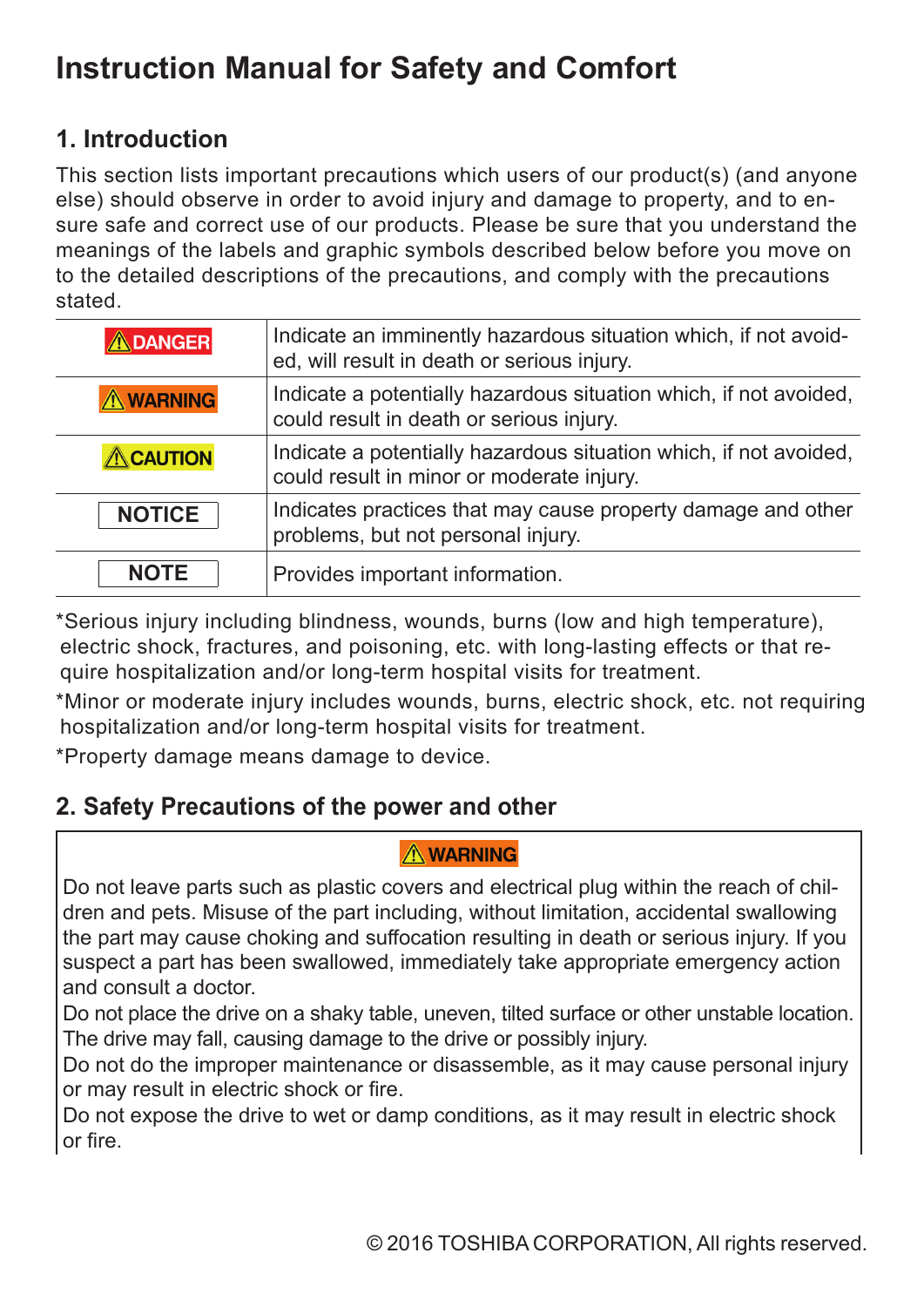Do not allow any liquids or metal objects such as screws, staples or paper clips to enter the drive.Foreign objects may create a short circuit, which may cause product damage and fire, possibly resulting in serious injury.

Do not use the drive when there is an abnormality in metal parts and plastic parts, as it may result in electric shock.

Do not use the drive if the drive have been dropped or damaged, as it may result in electric shock.

If the Product produces an odor, overheats or smokes, immediately turn off the device and disconnect the cable from the device. Failure to do so may result in fire, damage to the drive and/or personal injury including burns and electric shock. Do not use the drive again. Please contact the store from which you purchased it.

Avoid extended contact between the drive and your skin. The drive may become hot! Avoid prolonged contact to prevent skin irritation and/or heat injury.

### **ACAUTION**

Do not directly touch the connector or the printed circuit board (PCB) of the product. Static electricity from contacting object such as human body may harm the product, or result in loss or damage to the data. Touch a nearby metal object (such as doorknob) to remove the static electricity from your body, and then touch the product.

Do not forcibly connect/disconnect the cable. Such actions may damage the connector of the product. Connect/disconnect the cable to/from the product straight and slowly.

### **NOTICE**

Do not bump, drop or jar the drive, as it may result in loss of data or damage to the drive.

Do not use the drive at high or low temperatures or sudden temperature changes. This may result in loss of data or damage to the drive.

Make sure that you backup all your data as much as you can on the drive to the other storage drive.

Do not use the drive in the dew condensation, as it may result in loss of data or damage to the drive.

Do not use the drive during a thunderstorm. If you see lightning or hear thunder, immediately turn off the devices to which the drive is connected, computer and peripherals. An electric surge caused by the lightning may result in loss of data or damage to the drive.

Do not clean the drive or any accessories with any chemicals. To clean the outside of the drive or the accessories, use a dry soft cloth. Use of chemicals may result in deterioration, deformation or discoloration of those items and the loss of data.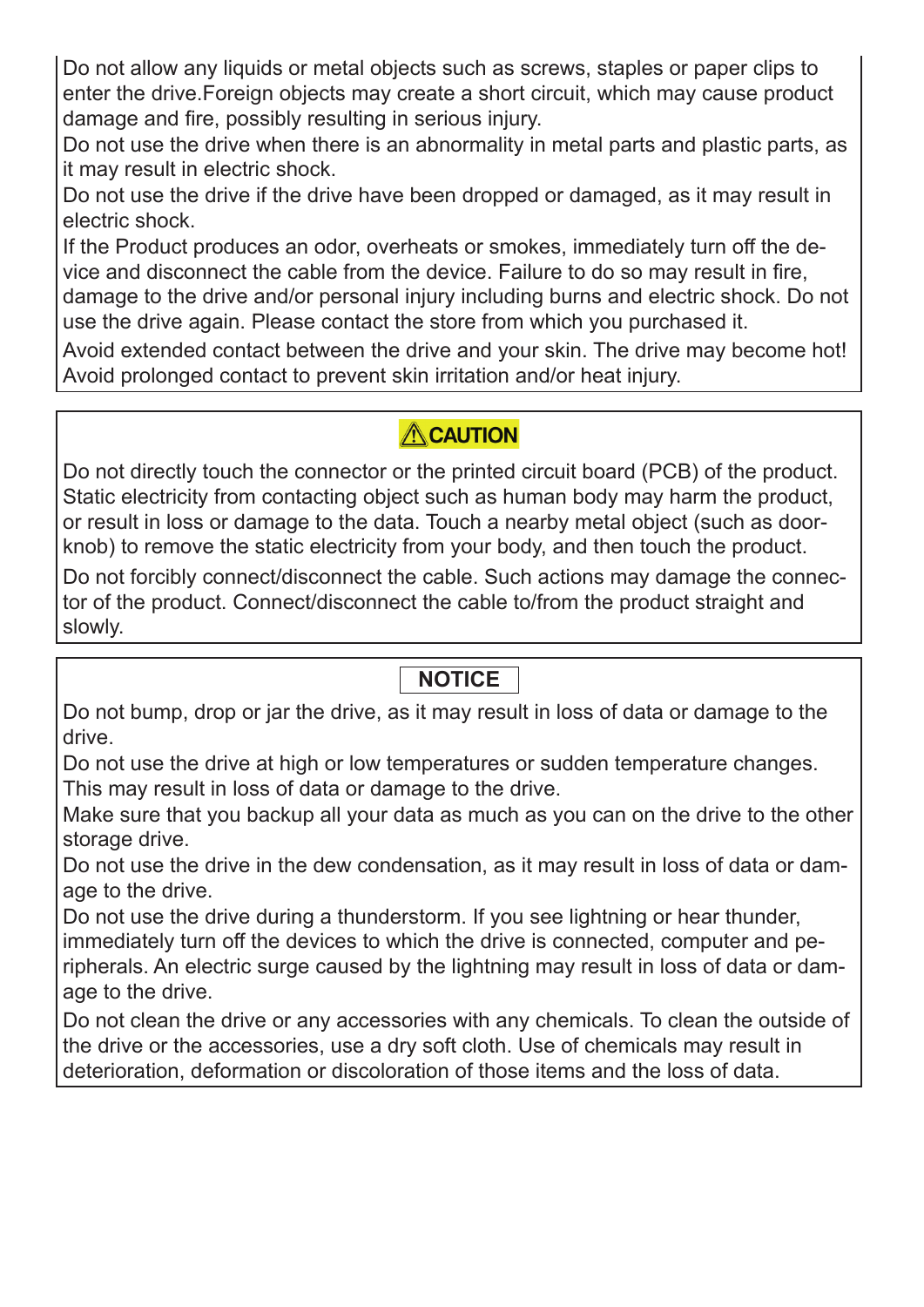Compatibility may vary depending on user's hardware configuration and operating system.

If the drive is not provided enough power, the drive does not operate.

One Gigabyte (1GB) means  $10^9$  = 1,000,000,000 bytes and one Terabyte (1TB) means  $10^{12}$  = 1,000,000,000,000 bytes using powers of 10. A computer operating system, however, reports storage capacity using powers of 2 for the definition of 1GB  $= 2^{30} = 1.073,741,824$  bytes and  $1TB = 2^{40} = 1.099,511,627,776$  bytes, and therefore shows less storage capacity. Available storage capacity (including examples of various media files) will vary based on file size, formatting, setting, software and operating system and other factors.

Product specifications are subject to change without notice.

# **3. Limitations from responsibility**

Toshiba is not responsible for data corruption or data loss. (Toshiba will not cover any data recovery )

Toshiba is not responsible for any damage due to the fail or negligence of users, fire, earthquake, or other accident beyond the control of Toshiba.

Toshiba is not responsible all if you do not follow the mention content listed in the user's manual.

Toshiba is not responsible all, as for the abuse of the connection apparatus and software.

This product support is available only in the country where the Product was originally purchased.

### **4. Usage restrictions**

This drive is used in standard applications such as office work, personal drive and household appliances. Toshiba Corporation shall not be liable except for this type of use. Do not use in special uses (atomic controls, aeronautic or space systems, mass transport vehicle operating controls, medical devices for life support, or weapons firing controls) where particularly high reliability requirements exist, where the pertinent levels of safety are not guaranteed, or where a failure or operational error could threaten a life or cause a physical injury.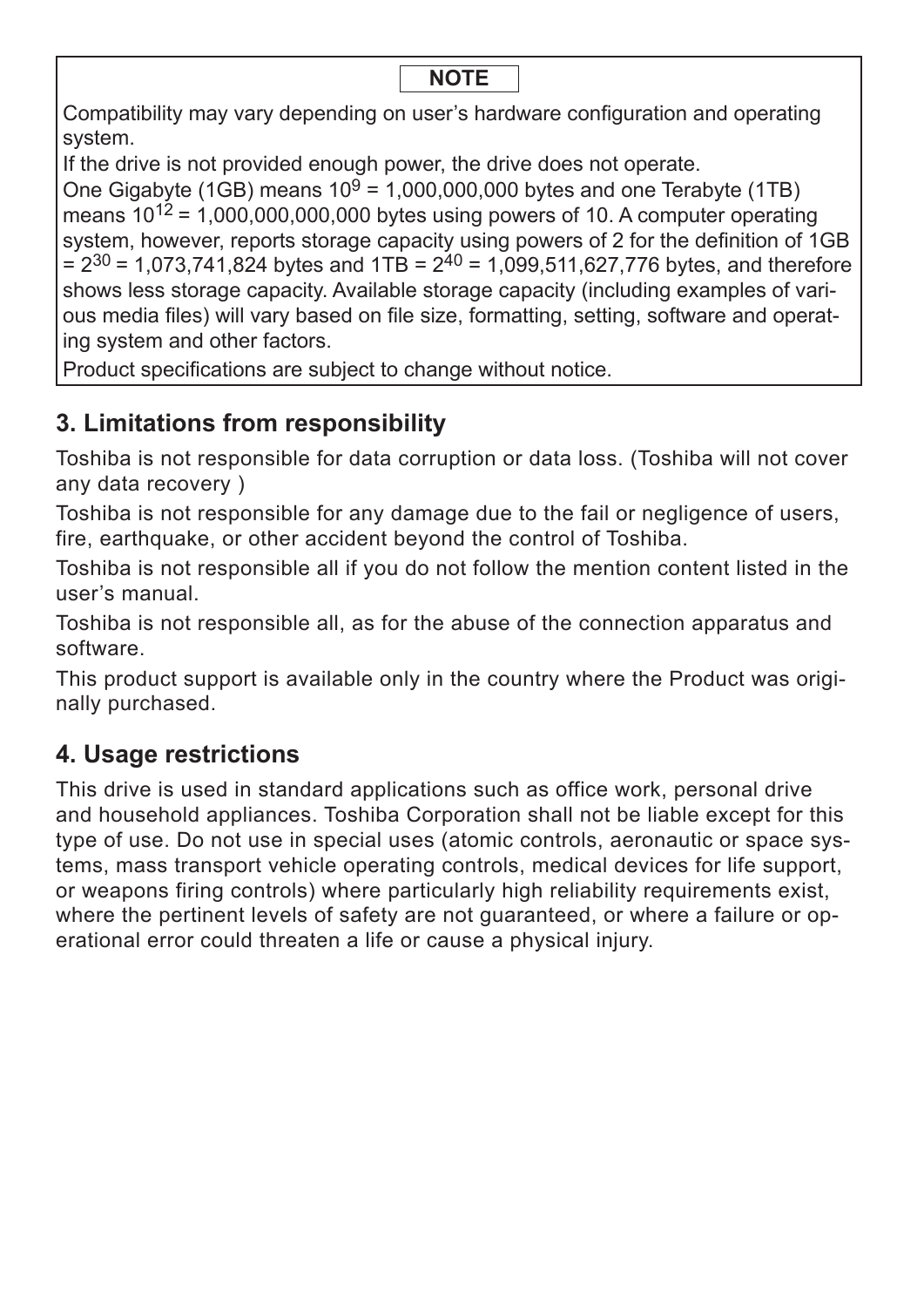# 安全与舒适使用说明书

#### 1.简介

本节列出了重要的注意事项,产品用户(及他人)应加以遵守,以避免造成人身伤害和 财产损失,并确保安全正确地使用我们的产品。继续阅读注意事项的详细说明前,请务 必理解下述标签和图形符号的含义,并遵守所述的注意事项。

| ▲危险        | 表示极其危险的情况,如果不避免这种情况,将导致死亡或严重<br>伤害。   |
|------------|---------------------------------------|
| <b>八警告</b> | 表示潜在的危险情况,如果不避免这种情况,可能会导致死亡或<br>严重伤害。 |
| △小心        | 表示潜在的危险情况,如果不避免这种情况,可能会导致轻微或<br>中度伤害。 |
| 注意         | 表示可能会导致财产损失和其他问题,但不会造成人身伤害。           |
| 注          | 提供重要信息。                               |

\*严重伤害包括致盲、创伤、灼伤(低温和高温)、电击、骨折 以及中毒等,具有长期 持久的不良影响或需住院和/或长期就医 治疗。

\*轻微或中度伤害包括创伤、灼伤、电击等,无需住院和/或 长期就医治疗。 \*财产损失是指对设备造成的损坏。

#### 2.电源及其他安全注意事项

**八警告** 

请勿将塑料护盖和电源插头放在儿童和宠物可触及的地方。部件的不当使用包括而不 限于意外吞咽部件,这可能会引起哽咽和窒息,从而导致死亡或严重伤害。如果您怀 疑部件已被吞咽,请立即采取相应的紧急措施并咨询医生。

请勿将驱动器放在晃动的桌上、不平的倾斜面或其他不稳的位置。驱动器可能会坠 落,导致驱动器受损或可能的人身伤害。

请勿进行不当的维护或拆卸,因为这可能造成人身伤害或导致触电或火灾。

请勿将驱动器曝露在潮湿环境中,因为这可能导致触电或火灾。

请勿让任何液体或金属物体(如螺丝钉、订书钉或曲别针)进入驱动器。异物可能会 造成短路,这可能会导致产品受损和火灾,进而可能导致严重伤害。

如果驱动器的金属部件和塑料部件存在异常情况,请勿使用该驱动器,因为这可能会 导致触电。

如果驱动器曾坠落或已受损,请勿使用该驱动器,因为这可能会导致触电。

如果本产品发出异味、过热或冒烟,请立即关闭设备并从设备上断开线缆。如未能如 此操作,则可能会引起火灾、驱动器受损和/或人身伤害(包括灼伤和电击)。请勿 再使用该驱动器。请与本产品购买自的商家联系。

避免让驱动器与您的皮肤长时间接触。驱动器可能会变热! 避免长时间接触以防皮 肤不适和/或被灼伤。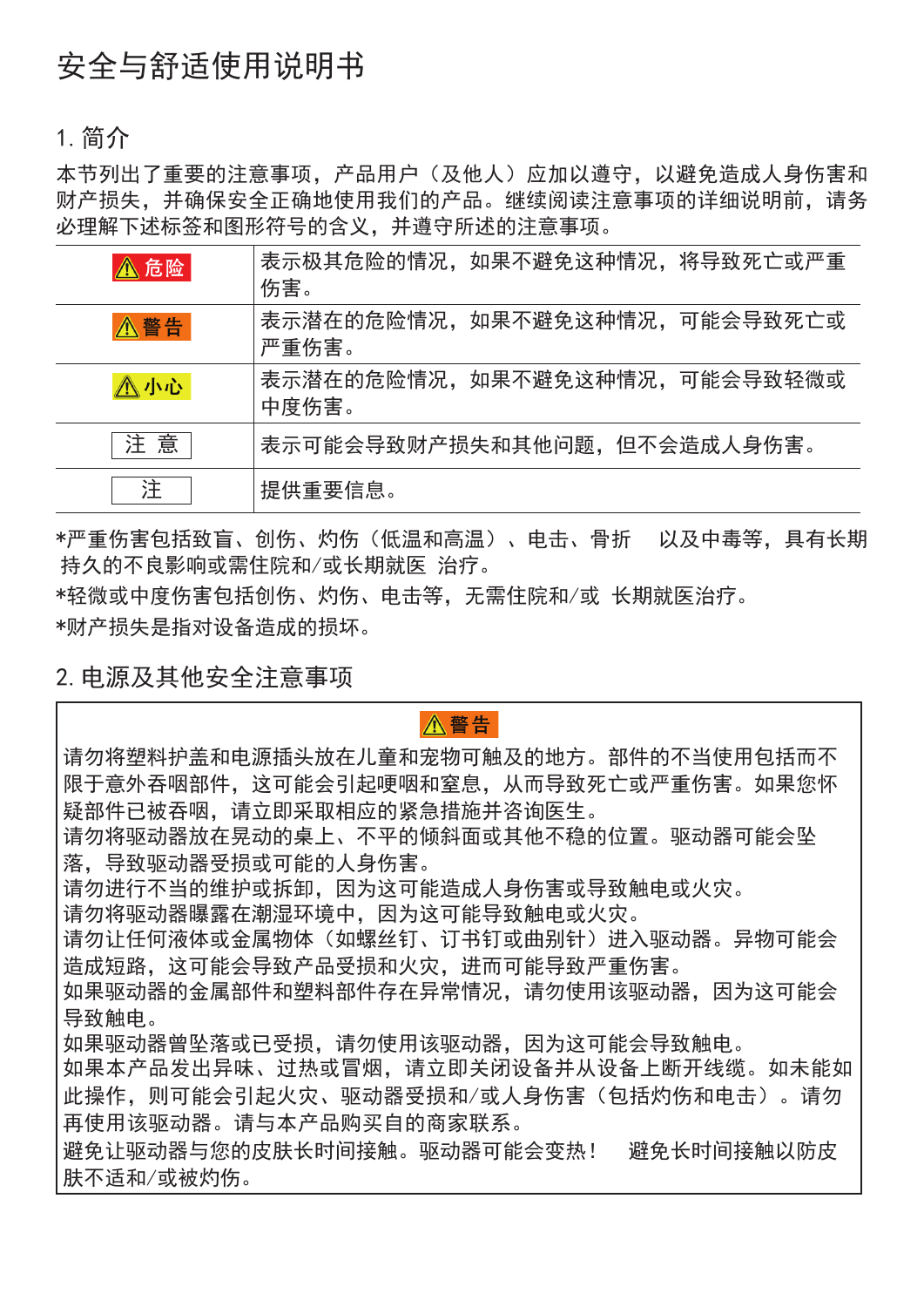请不要直接接触本产品的连接器和印刷电路板。由于人体等产生的静电,可能会导致产 品破损、数据消除和破损。接触本产品前,请先用手触摸身边的金属(门把手等),除 去身体所带的静电。

**八小心** 

请不要强行连接或断开线缆,这样可能会造成产品连接器损坏。将线缆连接至本产品 或者进行拆卸时,请笔直缓慢插入。

#### 注 意

请勿碰撞、掉落或晃动驱动器,因为这可能会导致数据丢失或驱动器受损。 请勿在高温、低温或温度会急剧变化的环境中使用驱动器, 这可能会导致数据丢失或 驱动器受损。

确保将驱动器中的所有数据尽量备份到其他存储驱动器中。

请勿在结露环境中使用驱动器,因为这可能会导致数据丢失或驱动器受损。

请勿在雷雨时使用驱动器。如果看见闪电或听到雷声,请立即关闭与驱动器相连的设 备、计算机和外围设备。闪电引起的电涌可能会导致数据丢失或驱动器受损。

请勿使用任何化学品清洁驱动器或任何附件。要清洁驱动器外部或附件,请使用干的软 布。使用化学品可能会导致这些物品变质、变形或褪色以及数据丢失。

注

根据用户硬件配置和操作系统的不同,兼容性可能会有所差异。

如果供电不足,则驱动器无法运行。

1 吉字节 (1GB) 表示 10<sup>9</sup> = 1,000,000,000 字节, 1 太字节 (1TB) 表示 10<sup>12</sup> = 1,000,000,000,000 字节,使用 10 的幂次方表示。不过,计算机操作系统使用 2 的幂 次方来报告存储容量, 具体定义如下: 1 GB= 2<sup>30</sup> = 1,073,741,824 字节, 1 TB = 2<sup>40</sup> = 1,099,511,627,776 字节, 因此显示的存储容量要少一些。可用的存储容量(包括各种 媒体文件的示例),将取决于文件大小、格式、设置、软件和操作系统等因素。 产品规格如有更改,恕不另行通知。

3.限责声明

"对于数据损坏或数据丢失,东芝公司概不负责。(东芝公司不负责任何数据恢复)" 对于因用户失误或疏忽、火灾、地震或其他超出东芝公司控制范围的意外事件所造成的 任何损坏,东芝公司概不负责。

如果您未遵守用户手册中所述的内容,东芝公司概不负责。

对于滥用连接设备和软件,东芝公司概不负责。

本产品仅可在原始购买国/地区获得支持。

#### 4.使用限制

此驱动器用于办公、个人硬盘和家用电器等标准应用中。对于在此之外的任何用途,东 芝公司均不负责。请勿用于特殊用途(原子控制、航空或太空系统、大众交通车辆运行 控制、生命支持的医疗器材或武器发射控制),因为这些用途有特别严格的可靠性要 求,此驱动器无法保证具有适当的安全程度,或者故障或运行错误可能危及生命或导致 人生伤害。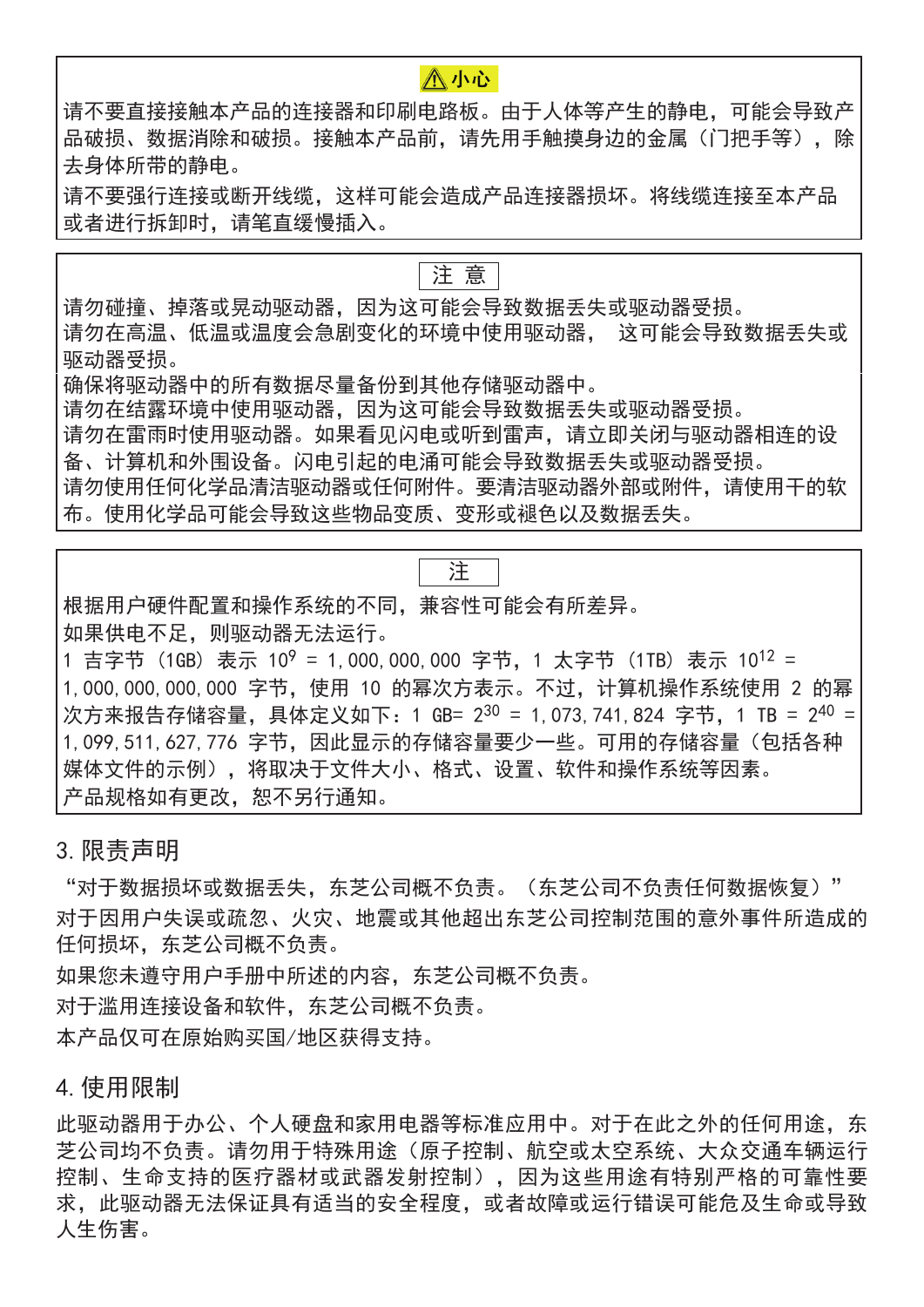# 安全與舒適使用手冊

1. 簡介

本節列出重要的注意事項,產品的使用者(和其他所有人)應加以遵守,以避免受傷和 財產損失,確保安全和正確地使用本產品。繼續閱讀注意事項的詳細說明前,請務必理 解標籤與圖像符號的意義,並遵守所述的注意事項。

| ▲危險           | 表示有迫切危險的狀況,若未避免將會造成嚴重傷亡。     |
|---------------|------------------------------|
| <b>&lt;警告</b> | 表示有潛在危險的狀況,若未避免可能會造成嚴重傷亡。    |
| ∧小心           | 表示有潛在危險的狀況,若未避免可能會造成輕度或中度傷害。 |
| 注意            | 表示可能會造成財產損失和其他問題,但不會造成人員受傷。  |
|               | 說明重要資訊。                      |

\*嚴重傷害包括失明、創傷、燒燙傷(低溫和高溫)、電擊、骨折 和中毒等,產生長期 影響, 或需要住院和 / 或長期就醫 治療。

\*輕度或中度傷害包括創傷、燒燙傷、電擊等,不需住院和/或 長期就醫治療。 \*財產損失表示裝置損壞。

2.電源及其他安全注意事項

#### **八警告**

請將塑膠蓋或電氣插頭等零件,放在兒童和寵物無法觸及之處。誤用零件包括但不限 於不小心吞下,這可能會造成窒息而導致嚴重傷亡。如果您懷疑零件已遭吞食,請立 刻採取適當的緊急措施,並諮詢醫師。

請勿將磁碟機放置於搖晃的桌上、傾斜不平的表面或其他不穩固的位置。磁碟機可能 會掉落,造成磁碟機損壞或人員受傷。

請勿進行不當的維護或拆解,因為這可能造成人員受傷或導致觸電或火災。

請勿讓磁碟機暴露於潮濕的環境中,因為這可能導致觸電或火災。

請勿讓任何液體或金屬物體(例如螺絲、訂書針或迴紋針)進入磁碟機。異物可能會 造成短路而使得產品損壞和起火而造成嚴重傷害。

如果金屬零件及塑膠零件有異常情況,請勿使用此磁碟機,因為這可能導致觸電。 如果磁碟機曾經掉落或損壞,請勿使用此磁碟機,因為這可能導致觸電。

如果產品產生異味、過熱或煙霧,請立即關閉裝置電源,並從裝置拔除纜線。若未這 麼做,可能會引起火災、磁碟機損壞和/或人員受傷(包括燒燙傷和電擊)。請不要 再使用此磁碟機。請聯絡所購買產品的商家。

請避免長時間讓皮膚接觸此磁碟機。磁碟機可能會變熱!避免長時間接觸以免造成皮 膚過敏和/或燙傷。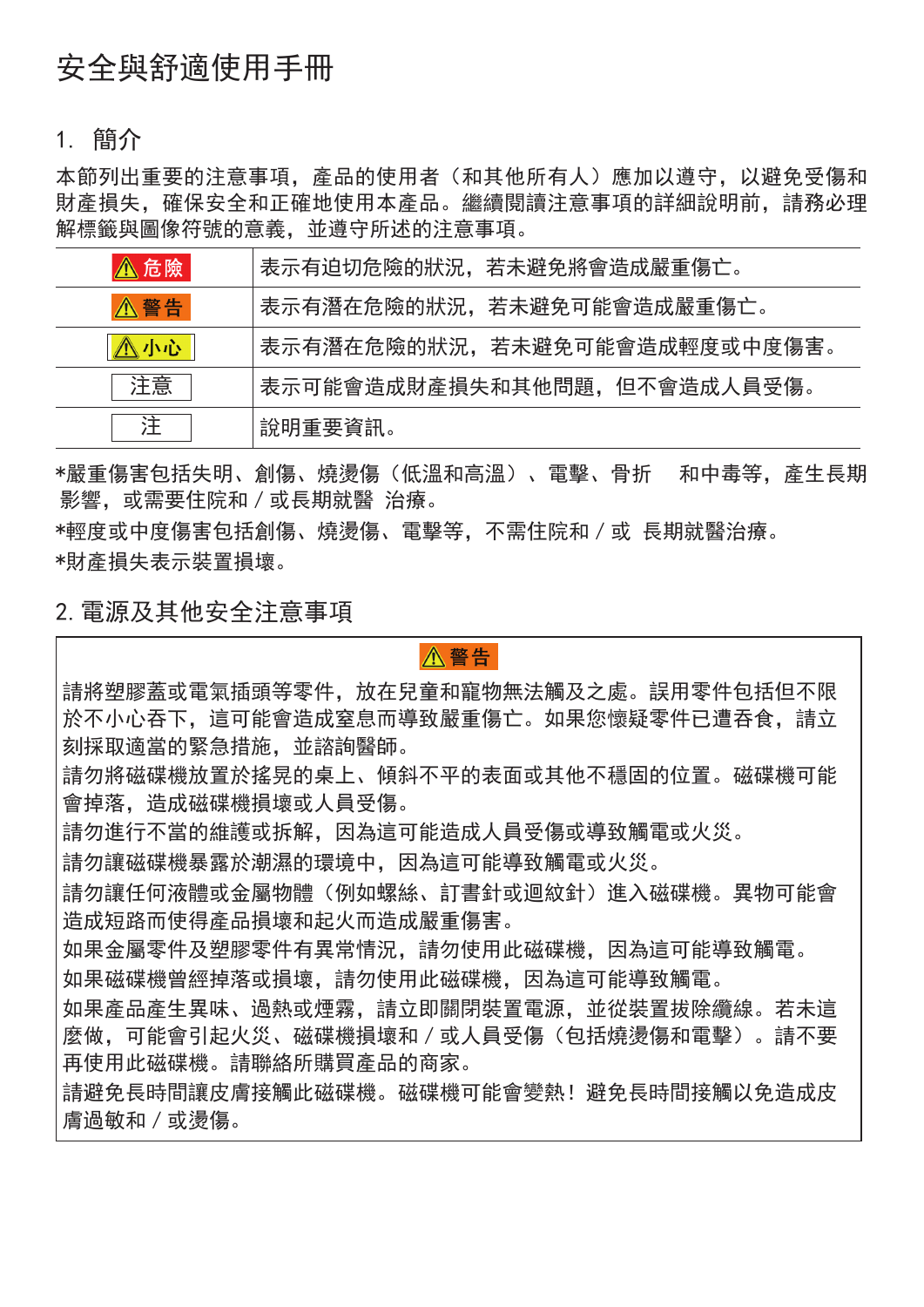#### **八小心**

請不要直接接觸本產品的連接器和印刷電路背板。由於人體等產生的靜電,可能會導致 產品破損,資料消除和破損。

接觸本產品前,請先用手觸摸身邊的金屬(門把手等),除去身體所帶的靜電。 請勿強行連接或拆卸接線,產品的連接器可能因此會破損。將接線連接至本產品或者 進行拆卸時,請筆直緩慢插入。

#### 注意

請勿碰撞、掉落或搖晃磁碟機,因為這可能導致資料遺失或磁碟機損壞。 請勿在高溫或低溫,或溫度突然改變的環境中使用磁碟機, 這可能會導致資料遺失或 磁碟機損壞。

請務必盡可能將磁碟機上的所有資料備份至另一個儲存裝置。

請勿在結露的環境中使用磁碟機,因為這可能導致資料遺失或磁碟機損壞。 雷雨期間請勿使用此磁碟機。如果看見閃電或聽到雷聲,請立即關閉連接此磁碟機的 裝置、電腦和週邊裝置。閃電所造成的電湧,可能會導致資料遺失或磁碟機損壞。 請勿使用任何化學製品來清潔此磁碟機或任何配件。若要清潔此磁碟機或配件的外部, 請使用乾的軟布。使用化學製品可能會造成這些物件的劣化、變形或變色和資料遺失。

### 注

視使用者的硬體配置與作業系統而定,相容性可能會有所不同。

如果磁碟機的供電不足,磁碟機將無法運作。

十億位元組 (1GB) 代表 10<sup>9</sup> = 1,000,000,000 位元組; 兆位元組 (1TB) 代表 10<sup>12</sup> = 1,000,000,000,000 位元組(以 10 的次方表示)。但電腦作業系統使用 2 的次方來 定義 1GB = 2<sup>30</sup> = 1,073,741,824 位元組; 1TB = 2<sup>40</sup> = 1,099,511,627,776 位元 組,因此顯示的儲存容量的用的儲存容量(包含各種媒體檔案的範例)將取決 於檔案大小、格式化、設定、軟體、作業系統與其他因素。 產品規格如有變更,恕不另行通知。

#### 3.責任限制

"Toshiba 不對資料損毀或資料遺失負責。(Toshiba 不負責任何資料回復)"

Toshiba 不對因使用者的錯誤或疏忽、火災、地震或超出 Toshiba 控制範圍的其他意外 所造成的任何損壞負責。

如果您未能遵守使用手冊中所述的內容,Toshiba 概不負責。

如果您濫用連線設備及軟體,Toshiba 概不負責。

此產品的支援僅在原始購買產品的國家/地區提供。

#### 4.使用限制

此磁碟機用於標準用途, 例如辦公室作業、個人磁碟機及家用電器。 Toshiba Corporation 對於非上述使用類型者,恕不負責。請勿用於特殊用途(原子控制、航空 或太空系統、大眾運輸車輛操作控制、維生醫療器材或武器發射控制),這些用途需要 特別高的可靠性,無法保證適當的安全程度,或者故障或操作錯誤可能威脅生命或造成 身體受傷。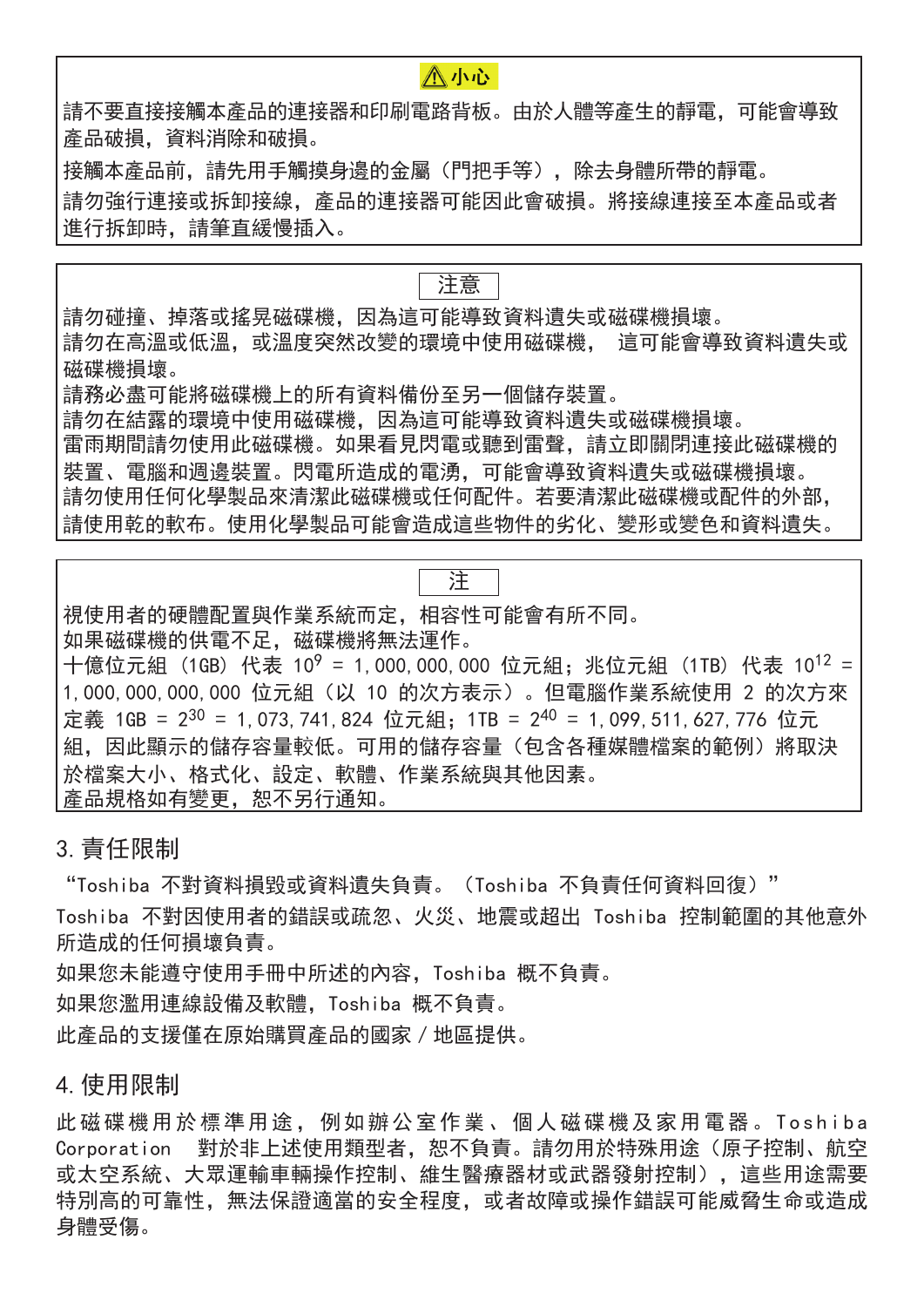# **안전과 편리함을 위한 사용설명서**

### **1. 소개**

이 섹션은 도시바 제품을 사용하는 고객들을 위한 중요 예방책으로써 작성되었습니다. 제품의 정확한 사용법을 익히셔서 부상과 제품의 피해를 사전에 방지하여 주십시오. 예방책의 세부사항으로 넘어가시기 전에, 하단에 나와있는 그래픽 심볼과 레이블의 의미를 정확히 이해하셔야 합니다.

| $\mathbf{A}$ 위험 | 준수하지 않을 경우, 사망에 이르거나 심각한 부상을 초래할<br>수있는 절박한 위험 상황을 나타냅니다.  |
|-----------------|------------------------------------------------------------|
| △경고             | 준수하지 않을 경우, 사망에 이르거나 심각한 부상을 초래할<br>수있는 잠재적인 위험 상황을 나타냅니다. |
| △주의             | 준수하지 않을 경우, 가벼운 신체 부상을 초래할 수있는<br>잠재적인 위험 상황을 나타냅니다.       |
| 주의 사항           | 직접적인 신체적 피해가 아닌 제품 피해나 다른 문제들이<br>실현될지도 모르는 상황을 나타냅니다.     |
| 참 고             | 중요 정보를 제공합니다.                                              |

\*장기적인 영향으로 입원 및/또는 장기 치료를 요하는 시력상실, 부상, 화상, 전기적 쇼크, 골절, 중독 등을 포함하는 심각한 부상.

\*입원 및/또는 치료를 요하는 장기외래입원을 요구하지는 않지만 부상, 화상, 전기적 쇼크 등을 포함한 가볍거나 크지않은 부상.

\*재산 피해는 장치의 손상을 의미한다.

### **2. 전원과 기타 사항에 대한 안전 예방책**

#### ∧경고

어린이나 애완동물의 손이 닿을 수 있는 곳에 플라스틱 커버나 전기플러그와 같은 부품을 두지 마십시오. 제약없이, 포함된 부품을 잘못 사용하거나 우연한 사고로 부품을 삼키면 숨 막힘과 질식으로인한 사망이나 심각한 부상의 원인이 될 수 있습니다.

포함된 부품을 삼킨 것으로 의심되는 경우에 즉시, 적절한 응급 조치를 하고 의사와 상담하십시오.

흔들리는 테이블, 평평하지 않은 표면이나 불안정한 장소에 드라이브를 놓지 마십시오. 드라이브가 떨어져 제품에 손상이나 부상의 위험이 있을 수 있습니다. 부적절한 수리나 해체를 하지 마십시오. 신체적 부상이나 전기적 쇼크 또는 화재가 발생할 위험이 있습니다.

젖어있거나 눅눅한 환경에 노출 시키지 마십시오. 전기적 쇼크나 화재를 불러일으킬 수 있습니다.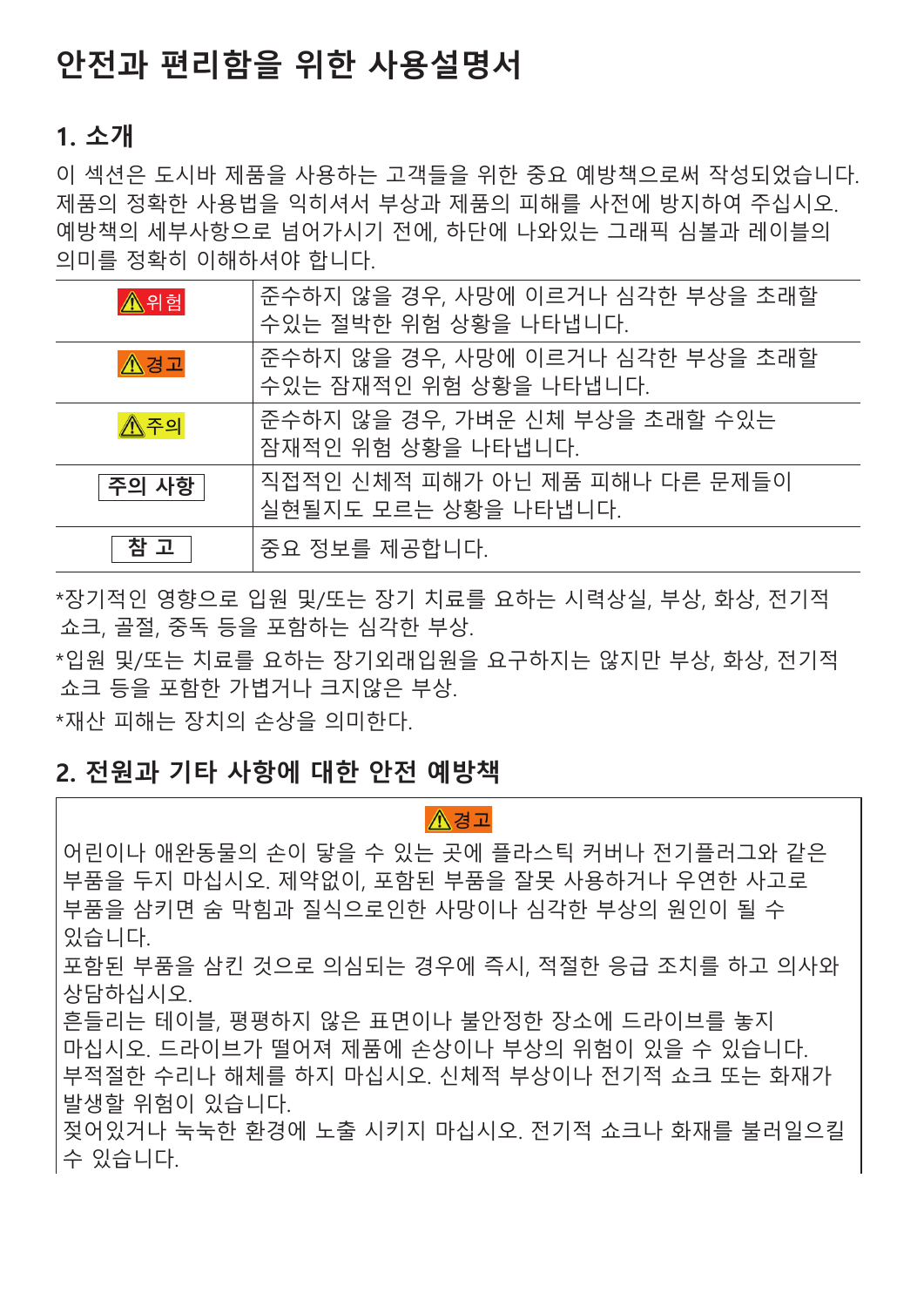나사, 스테이플러, 종이클립같은 금속재질이나 액체류가 드라이브 안으로 들어가지 않도록 하십시오. 외부물질은 쇼트를 일으킬 수 있으며 제품 손상이나 화재, 심각한 부상을 야기할 수 도 있습니다.

플라스틱 부품이나 금속 부품이 있는 비정상적인 환경에서 사용하지 마십시오. 전기적 쇼크를 일으킬 수도 있습니다.

드라이브가 떨어졌거나 손상이 있는 상태에서 사용하지 마십시오. 전기적 쇼크를 야기할 수 있습니다

만약 제품에서 비정상적인 발열, 연기, 냄새가 발생할 경우 즉시 전원을 차단하고 기기에서 케이블을 제거해주십시오

제품 에러증상은 화재, 제품손상 또는 화상이나 전기적 쇼크를 동반한 신체적 부상을 야기할 수 있습니다. 드라이브 재사용을 하지 말아주십시오. 그리고 구매처에 연락하여 도움을 받으십시오.

드라이브와 피부와의 접촉을 피하십시오. 드라이브는 매우 뜨거워질 수 있습니다. 피부자극과 고온 장해를 피하기위해 지속적인 기기와의 접촉을 피하십시오.

#### ∧주의

제품의 커넥터나 기판(PCB)에 직접 접촉하지 마십시오. 인체의 정전기로 인해 제품의 손상이나 데이터가 삭제, 파손될 가능성이 있습니다. 제품에 접촉하시기 전에 가까운 곳의 금속(문의 손잡이 등)에 접촉해서 신체의 정전기를 제거하십시오. 케이블을 제품에 연결 또는 분리할 경우에는 비스듬히 연결하는 등의 무리한 동작을 삼가해 주십시오. 제품의 커넥터가 손상될 수 있습니다.케이블을 제품에 연결 또는 분리할 경우에는 똑바르게 천천히 꽂거나 빼십시오.

#### **주의 사항**

드라이브를 떨어뜨리거나 충격을 가하지 마십시오. 드라이브 손상이나 데이터 손실이 일어날 수 있습니다.

드라이브를 고온이나 저온에서 또는 갑작스런 온도변화에 노출시켜 사용하지 마십시오. 드라이브 손상이나 데이터 손실이 일어날 수 있습니다.

반드시 드라이브의 가능한 한 모든 데이터를 다른 저장매체에 백업할 수 있도록 하십시오.

결로가 발생되는 환경에 노출시켜 드라이브를 사용하지 마십시오. 드라이브 손상이나 데이터 손실이 일어날 수 있습니다.

천둥, 번개가 있을 때 드라이브를 사용하지 마십시오. 만약 번개나 천둥소리를 들었다면 즉시 PC와 연결된 드라이브의 전원을 차단하시기 바랍니다. 번개의 전류에 의해 드라이브 손상이나 데이터 손실이 발생할 수 있습니다.

어떤 화학물질로도 드라이브나 드라이브 액세서리를 닦지 마십시오. 제품 표면이나 액세서리를 깨끗이 하기위해서는 마른 부드러운 천을 사용하셔야 합니다.

화학물질의 사용은 제품의 표면 손상이나 변형, 변색을 유발할 수 있으며 데이터 손실도 발생할 우려가 있습니다.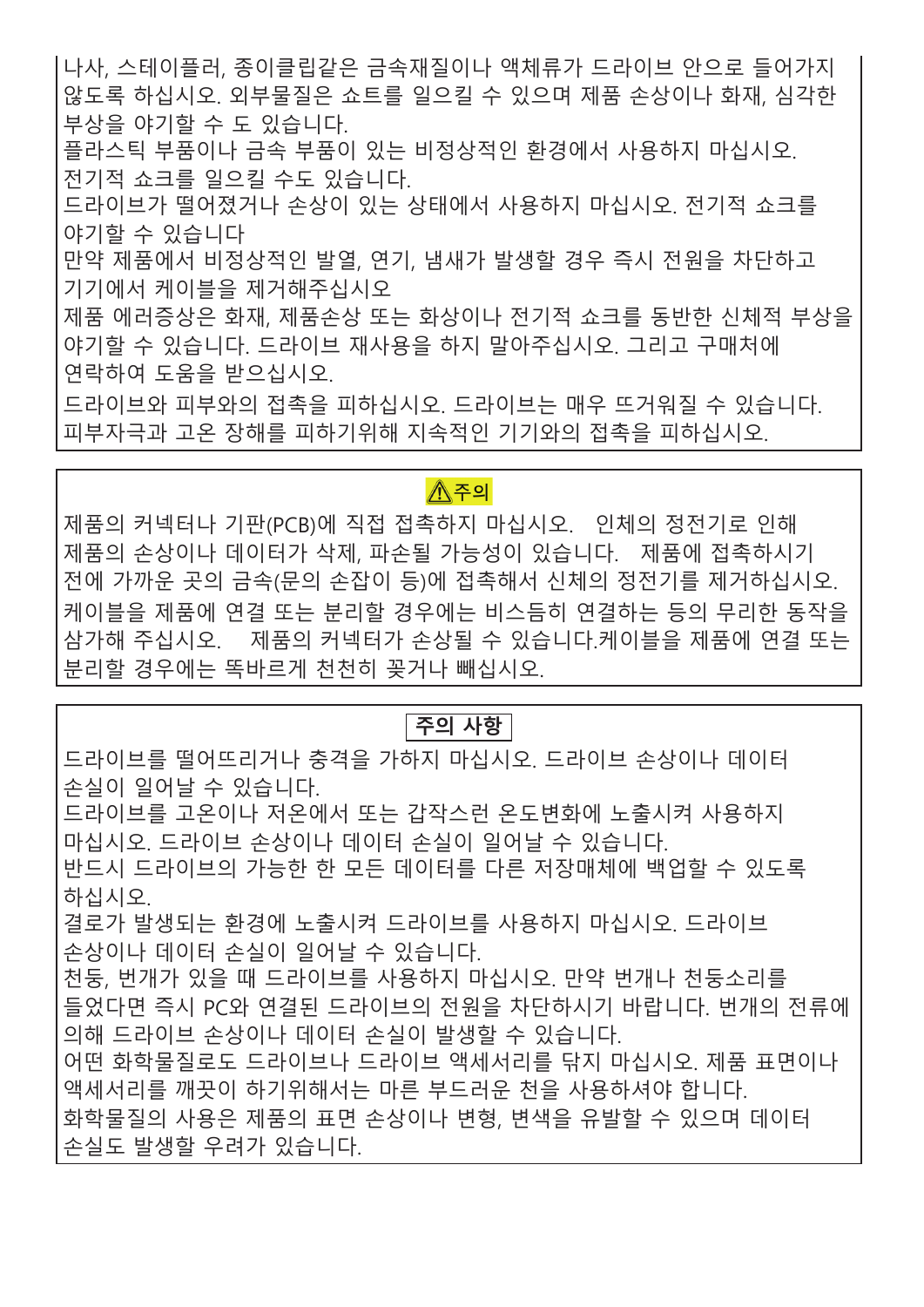#### **참 고**

호환성은 사용자의 하드웨어 환경이나 운영체제에 따라 다릅니다. 제품에 충분한 전원이 공급되지 않으면 드라이브가 정상적으로 작동되지 않습니다. PC 운영체제 상에서 10 Power 사용 시, 1기가바이트(1GB)는 109 = 1,000,000,000 바이트, 1테라바이트(1TB)는 1012 = 1,000,000,000,000 바이트. 그러나 2 Power 사용 시, 표시되는 매체 용량은 1기가바이트(1GB)는 230 = 1,073,741,824 바이트, 1테라바이트(1TB)는 240 = 1,099,511,627,776 바이트, 그러므로 실제로 표기 용량보다 낮은 수치를 보여줌. 사용 가능한 저장매체 용량(다양한 미디어 파일의 사례를 포함)은 각기 파일크기, 형식, 설정, 소프트웨어, 운영체제 및 다른 요소에 따라 달라집니다. 통보없이 제품의 사양은 변경될 수 있습니다.

### **3. 책임 제한**

"도시바는 데이터 손상이나 데이터 손실에 대해서는 책임지지 않습니다.

(도시바는 그 어떤 데이터 복구도 보상하지 않습니다.)"

"도시바는 고객의 부주의, 화재, 지진 등 도시바와 관련되지 않은 사고 때문에 발생하는 그 어떤 제품 피해에도 책임지지 않습니다."

도시바는 사용설명서 리스트에 언급된 것을 따르지 않은 행동에 대해서는 책임지지 않습니다.

도시바는 연결기기와 소프트웨어의 잘못된 사용에 대해서 책임지지 않습니다.

이 제품은 구매한 국가에서만 지원이 가능합니다.

### **4. 사용 제한**

이 드라이브는 회사 업무, 개인 드라이브와 가정용 전자기기 같은 표준 어플리케이션에서 사용됩니다. 도시바는 이런 종류의

사용을 제외하면 법적 책임을 지지 않습니다.

다음과 같은 특수 용도 (원자 제어, 항공, 우주시스템, 대량 수송차량 운영 제어, 생명 유지를 위한 의료기기, 사격통제장치)에서

특별히 높은 신뢰성의 요구사항이 존재하는 경우, 안전의 적절한 수준을 보장하지 않는 경우, 또는 고장 또는 운용 상의 오류로 인해 생명의 위협 또는 상해를 초래할 수도 있는 경우에서 사용을 금합니다.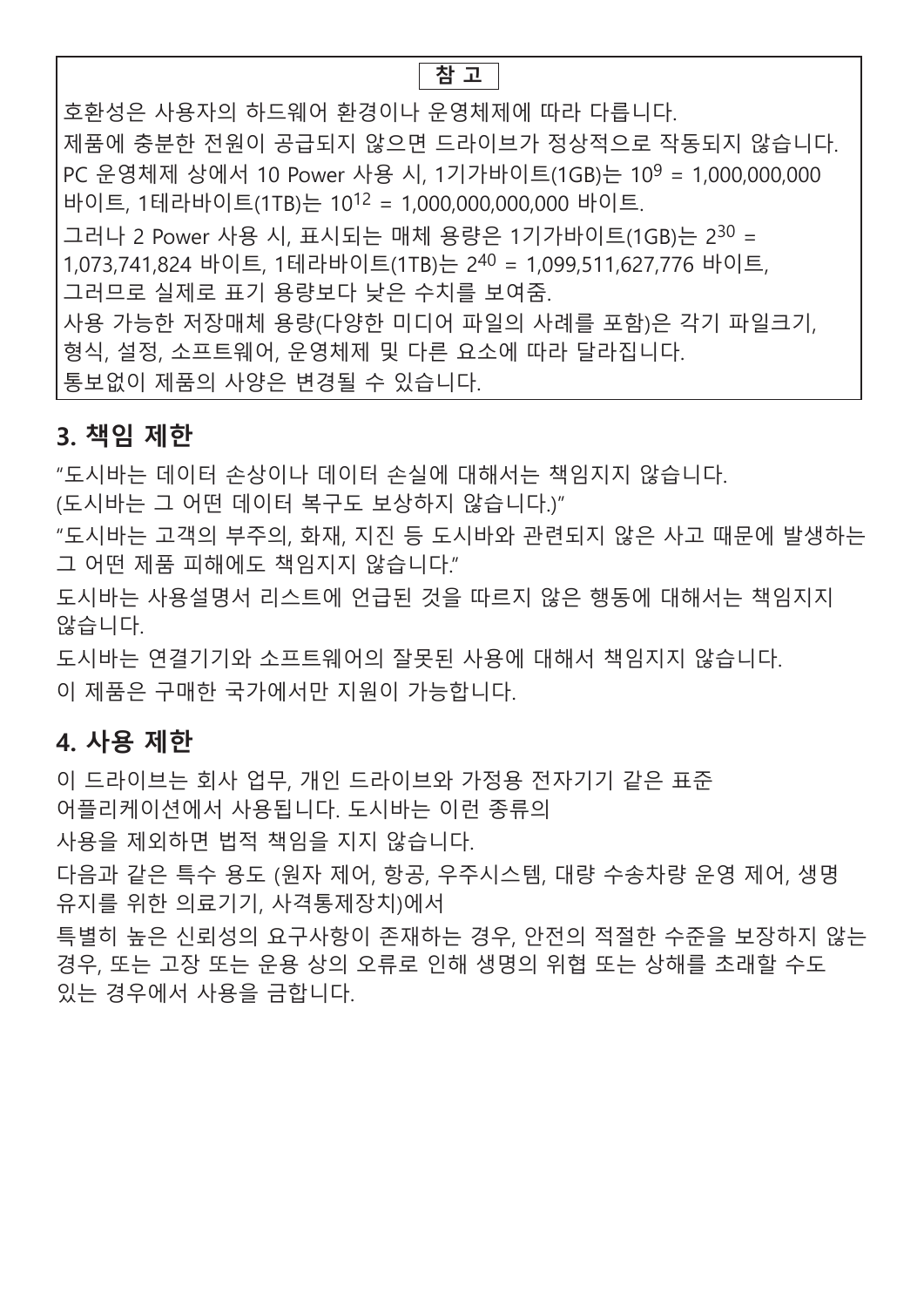# **คู่มือการใช้งานเพื่อความสะดวกสบายและความปลอดภัย**

# **1. บทนำ**

เนื้อหาส่วนนี้บ่งบอกถึงข้อควรระวังที่สำ คัญ ซึ่งผู้ใช้งานผลิตภัณฑ์ของเรา (และผู้ที่เกี่ยวข้อง) ควร ระมัดระวังเป็นพิเศษ เพื่อหลีกเลี่ยงอาการบาดเจ็บและความเสียหายต่อทรัพย์สิน และเพื่อความ มั่นใจได้ถึงการใช้งานที่ปลอดภัยและถูกต้องของผลิตภัณฑ์ของเรา โปรดแน่ใจว่า คุณเข้าใจความ หมายของป้ายและสัญลักษณ์กราฟิกต่างๆ ที่อธิบายด้านล่างนี้ ก่อนที่จะอ่านรายละเอียดของข้อ ควรระวัง และปฏิบัติตามที่ระบุไว้ในข้อควรระวัง

| ∆อันตราย         | ระบถึงสถานการณ์ที่เป็นอันตรายอย่างชัดแจ้งซึ่งหากไม่หลีกเลียง จะ<br>ทำให้เกิดการบาดเจ็บที่รุนแรงหรือเสียชีวิตได้       |
|------------------|-----------------------------------------------------------------------------------------------------------------------|
| ∆คำเตือน         | ระบุถึงสถานการณ์ที่เป็นอันตรายที่อาจเกิดขึ้นได้ซึ่งหากไม่หลีกเลียง จะ<br>ทำให้เกิดการบาดเจ็บที่รุนแรงหรือเสียชีวิตได้ |
| ∆ข้อควรระวัง     | ระบถึงสถานการณ์ที่เป็นอันตรายที่อาจเกิดขึ้นได้ซึ่งหากไม่หลีกเลียง อาจ<br>ทำให้เกิดการบาดเจ็บเล็กน้อยหรือปานกลางได้    |
| คำชี้แจงที       | ระบุถึงการใช้งานที่อาจก่อให้เกิดความเสียหายต่อทรัพย์สินและปัญหา<br>อื่นๆได้แต่ไม่ทำให้เกิดอาการบาดเจ็บต่อบุคคล        |
| <b>หมายเห</b> ตุ | การเตรียมข้อมูลที่สำคัญ                                                                                               |

 $^*$ การบาดเจ็บที่รุนแรงรวมถึงตาบอด บาดแผล ไฟไหม้ (ทั้งอุณหภูมิตำและสูง), ไฟฟ้าช็อต, กระดูกหัก, และถูกยาพิษ และอื่นๆ ที่ส่งผลระยะยาวหรือจำ เป็นต้องเข้ารับการรักษาในโรง พยาบาลและ/หรือรับการรักษาในโรงพยาบาล เป็นเวลานาน

\*อาการบาดเจ็บปานกลางหรือเล็กน้อยรวมทั้งบาดแผล ไฟไหม้ ไฟฟ้าช็อต และอื่นๆ ที่ไม่จำ เป็น ต้องเข้าโรงพยาบาลและ/หรือ รับการรักษาในโรงพยาบาลlเป็นเวลานาน

 $*$ ความเสียหายต่อทรัพย์สินหมายถึงความเสียหายที่เกิดกับอปกรณ์

# **2. ข้อควรระวังด้านความปลอดภัยของการใช้พลังงานและอื่น ๆ**

# | A คำเตือน

ห้ามทิ้งชิ้นส่วนต่างๆ เช่น ฝาครอบพลาสติกและปลั๊กไฟในบริเวณที่เด็กและสัตว์เลี้ยงสามารถ เอื้อมถึงได้ การใช้งานชิ้นส่วนต่างๆ ผิดวิธี เช่น การกลืนชิ้นส่วนโดยไม่ได้ตั้งใจอาจทำ ให้เกิด อาการสำ ลักและหายใจไม่ออก ซึ่งจะส่งผลให้เกิดการบาดเจ็บที่รุนแรงหรือเสียชีวิตได้ หากคุณ ี่สงสัยว่าบุตรหลานได้กลืนชิ้นส่วนลงไป ให้ทำการปรมพยาบาลที่เหมาะสมและปรึกษาแพทย์ ทันที

ห้ามวางไดร้ฟ์บนโต๊ะที่สั่น ไม่เสมอกัน หรือแม้แต่พื้นผิวที่เอียง หรือที่ตั้งที่ไม่มั่นคงอื่นๆ ไดรฟ์ อาจจะตก ทำ ให้เกิดความเสียหายกับไดรฟ์หรืออาจจะได้รับบาดเจ็บ

ื่อย่าทำการบำรงรักษาที่ไม่เหมาะสมหรือถอดประกอบเพราะอาจทำให้เกิดการบาดเจ็บหรืออาจ ส่งผลให้ไฟฟ้าช็อตหรือไฟไหม้

อย่าให้ไดรฟ์เปียกหรืออยู่ในที่ชื้นเพราะอาจส่งผลให้เกิดไฟฟ้าช็อตหรือไฟไหม้ อย่าให้ของเหลวหรือวัตถุที่เป็นโลหะเช่น สกรู, ลวดเย็บกระดาษหรือลวดหนีบกระดาษเข้าสู่ภาย ในไดร้ฟ์ สิ่งแปลกปลอมอาจทำ ให้เกิดไฟฟ้าลัดวงจรซึ่งอาจทำ ให้เกิดความเสียหายต่อ ผลิตภัณฑ์และเกิดไฟไหม้ อาจทำ ให้ได้รับบาดเจ็บสาหัส

อย่าใช้ไดรฟ์เมื่อมีความผิดปกติในชิ้นส่วนโลหะและชิ้นส่วนพลาสติกเพราะอาจส่งผลให้เกิดไฟ ฟ้าช็อต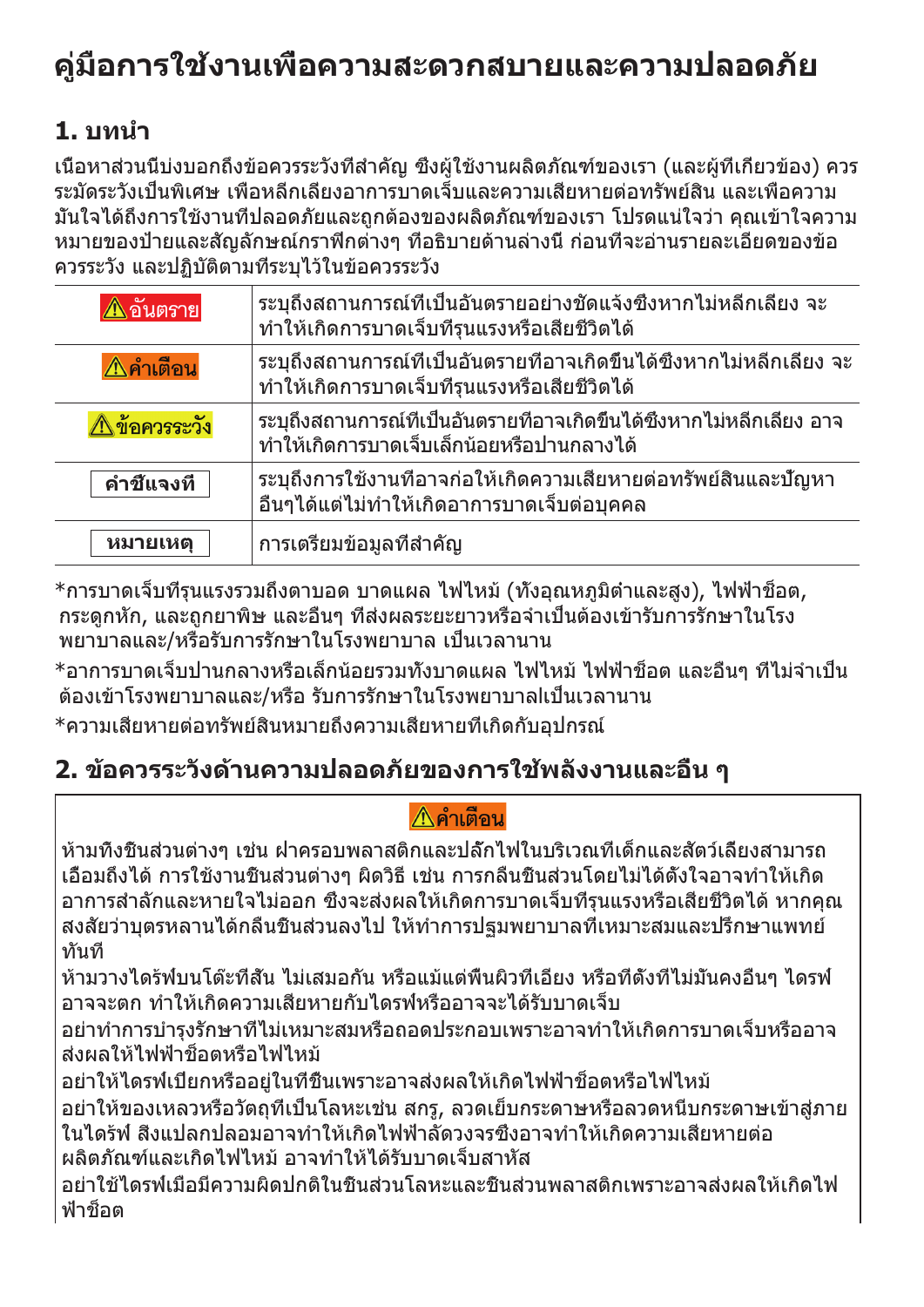อย่าใช้ไดรฟ์หากไดรฟ์เคยตกหล่นหรือมีความเสียหายที่อาจส่งผลให้เกิดไฟฟ้าช็อต หากผลิตภัณฑ์มีกลิ่น ร้อนจัด หรือควัน ให้ปิดอุปกรณ์ทันที และถอด สายไฟ ออกจากอุปกรณ์ ทันที การไม่ปฏิบัติตามคำ แนะนำ อาจทำ ให้เกิดไฟไหม้หรือความเสียหายต่อไดร้ฟ์และ/หรือการ บาดเจ็บต่อบุคคลรวมทั้งแผลไฟไหม้และไฟฟ้าช็อต อย่าใช้ไดร้ฟ์อีก โปรดติดต่อร้านค้าที่คุณ ซื้อผลิตภัณฑ์

หลีกเลี่ยงการสัมผัสระหว่างไดรฟ์และผิวของคุณ ไดร้ฟ์อาจมีความร้อน! หลีกเลี่ยงการสัมผัส เป็นระยะเวลานานๆ เพื่อป้องกันการระคายเคืองต่อผิวและ/หรือการบาดเจ็บจากความร้อน

## ∧ิ ข้อควรระวัง

กรุณาอย่าสัมผัสกับผ่นวงจรพิมพ์หรือขั้วเชื่อมต่อของผลิตภัณฑ์นี้โดยตรงเพราะอาจทำ ให้ ผลิตภัณฑ์เกิดความเสียหาย และข้อมูลสูญหายหรือเสียหายจากไฟฟ้าสถิตจากร่างกายก่อนที่จะ ี่สัมผัสกับผลิตภัณฑ์นี้ กรณาสัมผัสกับโลหะใกล้ตัว (เช่น ลกบิดประตฺ) เพื่อขจัดไฟฟ้าสถิตออก จากร่างกาย

ขณะที่เชื่อมต่อหรือถอดสายเคเบิล กรุณาอย่าฝืนเสียบแบบเฉียง ๆเพราะอาจทำ ให้ขั้วเชื่อมต่อของ ผลิตภัณฑ์เสียหายได้ขณะที่เชื่อมต่อหรือถอดสายเคเบิล กรุณาค่อย ๆ เสียบเข้าไปแบบตรง ๆ

**คำ ชี้แจงที่**

ื่อย่ากระแทก ทำตกหล่นหรือสันไดรฟ์ เพราะอาจจะส่งผลให้เกิดการสูญเสียของข้อมูลหรือความ เสียหายให้กับไดรฟ์

ื่อย่าใช้ไดรฟ์ที่ที่มีอุณหภูมิสูงหรือตำหรืออุณหภูมิมีการเปลี่ยนแปลงอย่างฉับพลัน เพราะอาจจะ ส่งผลให้เกิดการสูญเสียของข้อมูลหรือความเสียหายให้กับไดรฟ์

ิตรวจดให้แน่ใจว่าคุณทำการสำรองข้อมูลทั้งหมดของคุณมากที่สุดเท่าที่ทำได้ไส้ที่ไดรฟ์ไดรฟ์ จัดเก็บข้อมูลอื่น ๆ

อย่าใช้ไดรฟ์ที่มีหยดน้ำ เกาะเพราะอาจส่งผลให้เกิดการสูญเสียของข้อมูลหรือความเสียหายให้ กับไดรฟ์

อย่าใช้ไดรฟ์ในระหว่างเกิดพายุฝนฟ้าคะนอง ถ้าคุณเห็นหรือได้ยินฟ้าผ่าฟ้าร้อง ให้ปิดอุปกรณ์ที่ ไดรฟ์เชื่อมต่อทันที ทั้งคอมพิวเตอร์และอุปกรณ์ต่อพ่วง ไฟกระชาก (Surge) ที่เกิดจากฟ้าผ่า อาจส่งผลเกิดการสูญเสียของข้อมูลหรือความเสียหายให้กับไดรฟ์

ห้ามเช็ดไดร์ฟหรืออุปกรณ์เสริมใดๆด้วยน้ำยาเคมีทุกชนิด หากต้องการทำความสะอาดภายนอก ไดร์ฟหรืออุปกรณ์ ควรใช้ผ้าแห้งนุ่มๆในการเช็ด การใช้น้ำ ยาเคมีในการเช็ด อาจจะส่งผลกระทบให้ ุผลิตภัณฑ์ชำรด เสียรปทรง หรือเป็นด่าง และอาจจะทำให้เกิดการสูญหายของข้อมูลในไดร์ฟได้

**หมายเหตุ**

ความเข้ากันได้ของอุปกรณ์ที่ใช้อาจแตกต่างกันไป ขึ้นอยู่กับการกำ หนดค่าฮาร์ดแวร์และระบบ ปฏิบัติการของผู้ใช้

้หากไดรฟ์ไม่ได้รับพลังงานไฟฟ้ามากพอ ไดรฟ์จะไม่ทำงาน

หนึ่งกิกะไบต์ (1GB) หมายถึง 10<sup>9</sup> = 1,000,000,000 ไบต์ และหนึ่งเทระไบต์ (1 TB) หมายถึง  $10^{12} = 1,000,000,000,000$  ไบต์ ใช้การยกกำลัง  $10$  อย่างไรก็ตาม ระบบปฏิบัติการ ้คอมพิวเตอร์หนึ่งระบบแสดงความจในการเก็บข้อมูลโดยใช้การยกกำลัง 2 สำหรับคำจำกัดความ ของ 1GB= 2<sup>30</sup> = 1,073,741,824 ไบต์ และ 1TB = 2<sup>40</sup> = 1,099,511,627,776 ไบต์ ดังนั้น จึงแสดงความจุในการเก็บข้อมูลน้อยกว่า ความจุในการเก็บข้อมูลที่พร้อมใช้งาน (รวมถึงตัวอย่าง ของไฟล์มีเดียที่หลากหลาย) จะขึ้นอยู่กับขนาดไฟล์ รูปแบบ การตั้งค่า ซอฟต์แวร์ และระบบ ปฏิบัติการ และตัวแปรอื่นๆ

ข้อมูลจำ เพาะของผลิตภัณฑ์อาจมีการเปลี่ยนแปลงโดยไม่มีการแจ้งให้ทราบ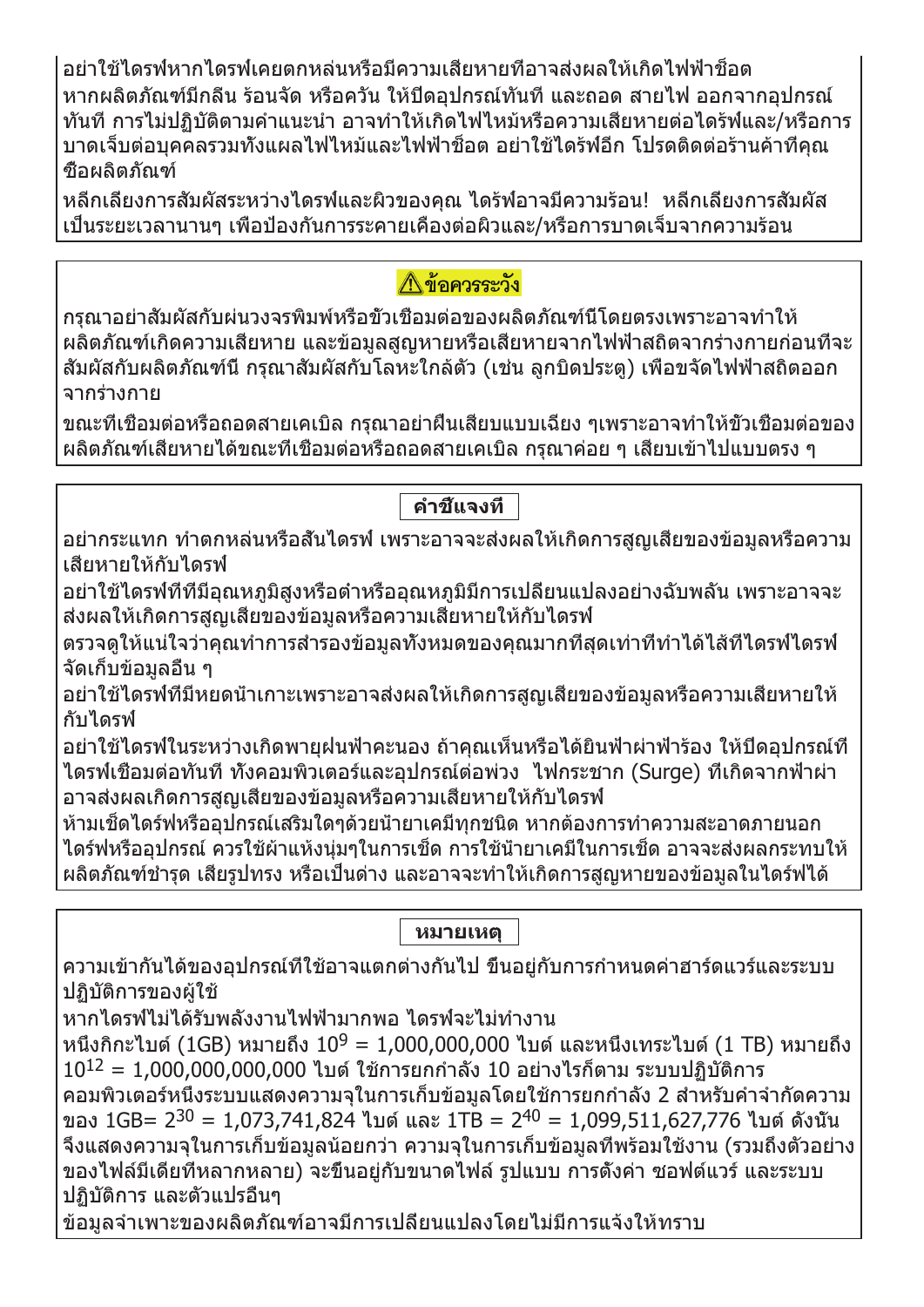# **3. ขีดจำ กัดของความรับผิดชอบ**

"Toshiba จะไม่รับผิดชอบต่อความเสียหายของข้อมูลหรือการสูญเสียข้อมูล  $($ Toshiba จะไม่ครอบคลุมถึงการกู้คืนข้อมูลใด ๆ  $)$  "

Toshiba จะไม่รับผิดชอบต่อความเสียหายที่เกิดจากความบกพร่องหรือความประมาทของผู้ใช้ เพลิงไหม้ แผ่นดินไหวหรืออุบัติเหตุอื่นๆ ที่อยู่นอกเหนือการควบคุมของToshiba Toshiba จะไม่รับผิดชอบหากคุณไม่ปฏิบัติตามเนื้อหาที่กล่าวถึงตามที่ระบุไว้ในคู่มือการใช้งาน Toshiba จะไม่รับผิดชอบทั้งหมดจากการละเมิดการใช้งานอุปกรณ์ในการเชื่อมต่อและซอฟต์แวร์ การให้การสนับสนุนผลิตภัณฑ์นี้จะใช้ได้เฉพาะในประเทศที่สินค้าถูกซื้อมาเท่านั้น

# **4. ข้อจำ กัดในการใช้งาน**

ีใดรฟ์นี้จะถูกใช้ในการประยุกต์ใช้งานตามมาตรฐานเช่น การทำงานในสำนักงานไดรฟ์ส่วนบุคคล และเครื่องใช้ไฟฟ้าในครัวเรือน Toshiba Corporation จะไม่รับผิดชอบในการใช้งานนอกเหนือ จากนี้ อย่าใช้ในการใช้งานพิเศษ (ควบคุมอะตอม ระบบเกี่ยวกับการบินหรืออวกาศ อุปกรณ์ควบคุม ุรถขนส่งมวลชน อปกรณ์ทางการแพทย์ที่ให้การช่วยชีวิตหรือระบบควบคมการยิงอาวุธ) ที่ต้องการ ความน่าเชื่อถือสูงโดยเฉพาะอย่างยิ่งอยู่ที่ระดับของความปลอดภัยที่เกี่ยวข้อง ซึ่งจะไม่มีการรับ ี ประกัน หรือที่ซึ่งความล้มเหลวหรือความผิดพลาดในการดำเนินงานอาจเป็นภัยคกคามถึงชีวิตหรือ ก่อให้เกิดการบาดเจ็บทางร่างกาย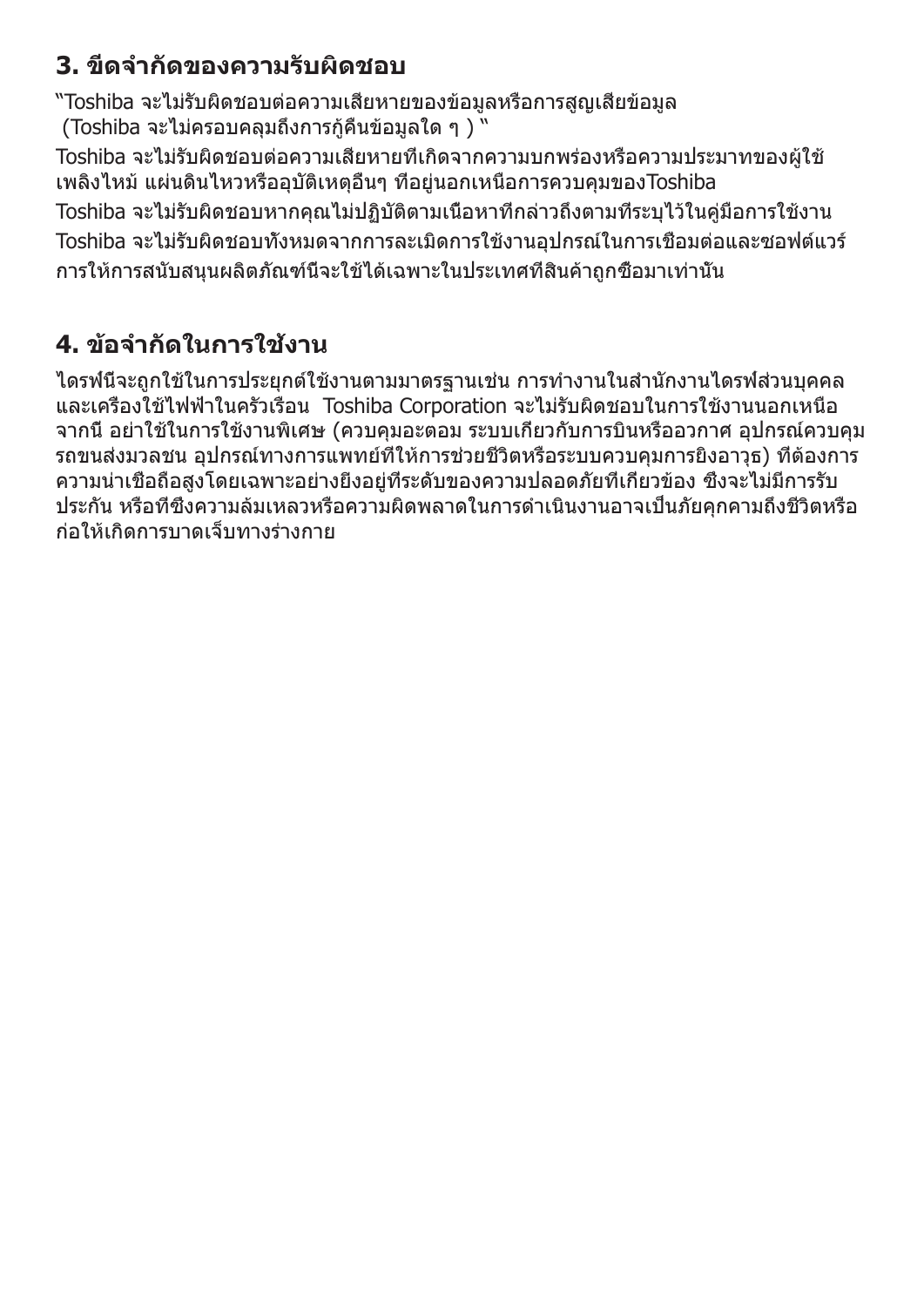# **Panduan Petunjuk untuk Keselamatan dan Kenyamanan**

### **1. Pendahuluan**

Bagian ini mencantumkan tindakan kewaspadaan penting di mana pengguna produk kami (dan siapa saja) harus memerhatikan untuk menghindari cedera dan kerusakan harta benda, dan untuk memastikan digunakannya produk kami dengan aman dan benar. Pastikan bahwa Anda memahami arti dari label dan simbol grafis yang dijelaskan di bawah ini sebelum Anda melanjutkan ke deskripsi detail tindakan kewaspadaan, dan mematuhi tindakan kewaspadaan lainnya.

| <b>A BAHAYA</b>      | Menunjukkan adanya situasi berbahaya yang segera akan men-<br>gakibatkan kematian atau cedera serius bila tidak dihindari.  |
|----------------------|-----------------------------------------------------------------------------------------------------------------------------|
| <b>A PERINGATAN</b>  | Menunjukkan adanya potensi situasi berbahaya yang bisa men-<br>gakibatkan kematian atau cedera serius jika tidak dihindari. |
| <b>A PERHATIAN</b>   | Menunjukkan adanya potensi situasi berbahaya yang bisa men-<br>gakibatkan cedera ringan dan sedang jika tidak dihindari.    |
| <b>PEMBERITAHUAN</b> | Menunjukkan tindakan yang bisa menyebabkan kerusakan harta<br>benda dan masalah lainnya, namun bukan cedera diri.v          |
| <b>CATATAN</b>       | Menyediakan informasi penting                                                                                               |

\*Cedera serius termasuk kebutaan, luka, luka bakar (suhu rendah dan tinggi), sengatan listrik, patah tulang, dan keracunan, dsb. dengan efek jangka panjang atau yang memerlukan rawat inap dan/atau kunjungan ke rumah sakit dalam jangka waktu yang lama untuk mendapatkan pengobatan.

\*Cedera ringan atau sedang meliputi luka, luka bakar, sengatan listrik, dsb. yang tidak memerlukan rawat inap dan/atau kunjungan ke rumah sakit dalam jangka waktu yang lama untuk mendapatkan pengobatan.

\*Kerusakan harta bendai berarti kerusakan pada perangkat.

### **2. Tindakan Kewaspadaan Akan Keselamatan terkait daya kekuasaan dan hal lainnya**

#### **A PERINGATAN**

Jangan membiarkan komponen seperti penutup plastik dan steker listrik berada dalam jangkauan anak-anak dan hewan peliharaan. Penyalahgunaan komponen termasuk, tanpa batasan, secara tidak sengaja menelan komponen bisa menyebabkan tersedak dan sesak napas yang mengakibatkan kematian atau cedera serius. Jika Anda menduga adanya komponen yang tertelan, segera lakukan tindakan darurat yang tepat lalu hubungi dokter.

Jangan menempatkan drive di atas meja yang goyang, tidak seimbang, permukaan miring atau lokasi yang tidak stabil lainnya. Drive bisa jatuh, yang akan menyebabkan kerusakan pada drive atau kemungkinan cedera.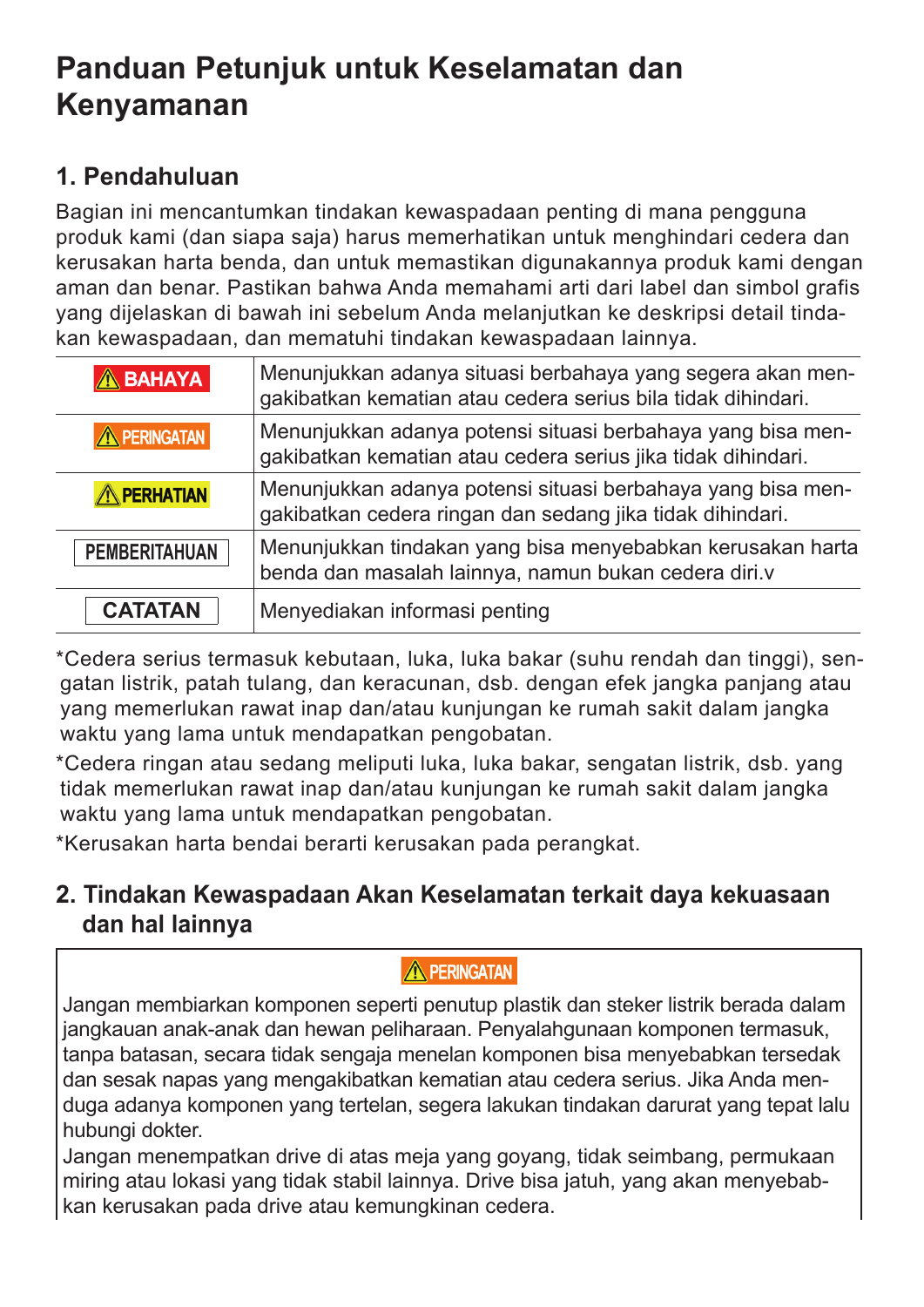Jangan melakukan pemeliharaan yang salah atau membongkar perangkat, karena bisa menyebabkan cedera diri atau bisa mengakibatkan sengatan listrik atau kebakaran.

Jangan membiarkan drive dalam kondisi basah atau lembap, karena bisa mengakibatkan sengatan listrik atau kebakaran.

Jangan membiarkan cairan atau benda logam seperti sekrup, staples atau klip kertas masuk ke dalam drive.Benda asing bisa menyebabkan terjadinya hubungan pendek, yang bisa menyebabkan kerusakan produk dan kebakaran, yang mungkin mengakibatkan cedera serius.

Jangan menggunakan drive bila ada kelainan pada bagian logam dan plastik, karena bisa mengakibatkan sengatan listrik.

Jangan menggunakan drive jika drive telah terjatuh atau rusak, karena bisa mengakibatkan sengatan listrik.

Jika Produk mengeluarkan bau, mengalami kelebihan panas atau mengeluarkan asap, segera matikan perangkat lalu lepas kabel dari perangkat. Kelalaian dalam melakukannya bisa mengakibatkan kebakaran, kerusakan pada drive dan/atau cedera diri termasuk luka bakar dan sengatan listrik. Jangan menggunakan lagi drive tersebut. Harap hubungi toko di mana Anda membelinya.

Hindari kontak yang berkepanjangan antara drive dengan kulit Anda. Drive mungkin saja panas! Hindari kontak yang lama untuk mencegah iritasi kulit dan/atau cedera akibat panas.

#### **A PERHATIAN**

Jangan langsung menyentuh konektor atau papan sirkuit cetak dari produk ini.

Ada risiko kerusakan produk dan kehilangan atau kerusakan data yang diakibatkan listrik statis dari tubuh manusia atau benda lainnya. Sebelum menyentuh produk ini sentuhkanlah tangan ke logam yang ada di dekat Anda (seperti knop pintu), untuk menghilangkan listrik statis dari tubuh Anda.

Ketika menghubungkan kabel penghubung ke produk atau mencabutnya, hindari tindakan pemaksaan seperti menghubungkannya secara miring dan sebagainya.

Ada kemungkinan itu menyebabkan konektor produk menjadi rusak.Ketika menghubungkan kabel penghubung ke produk atau mencabutnya, lakukan secara lurus dan perlahan.

### **PEMBERITAHUAN**

Jangan membenturkan, menjatuhkan atau mengguncang drive, karena bisa mengakibatkan hilangnya data atau kerusakan pada drive.

Jangan menggunakan drive pada suhu tinggi atau rendah atau perubahan suhu yang mendadak. Hal ini bisa mengakibatkan hilangnya data atau kerusakan pada drive. Pastikan bahwa Anda mencadangkan semua data Anda sebanyak yang Anda bisa pada drive ke drive penyimpanan lainnya.

Jangan menggunakan drive dalam lingkungan berembun, karena bisa mengakibatkan hilangnya data atau kerusakan pada drive.